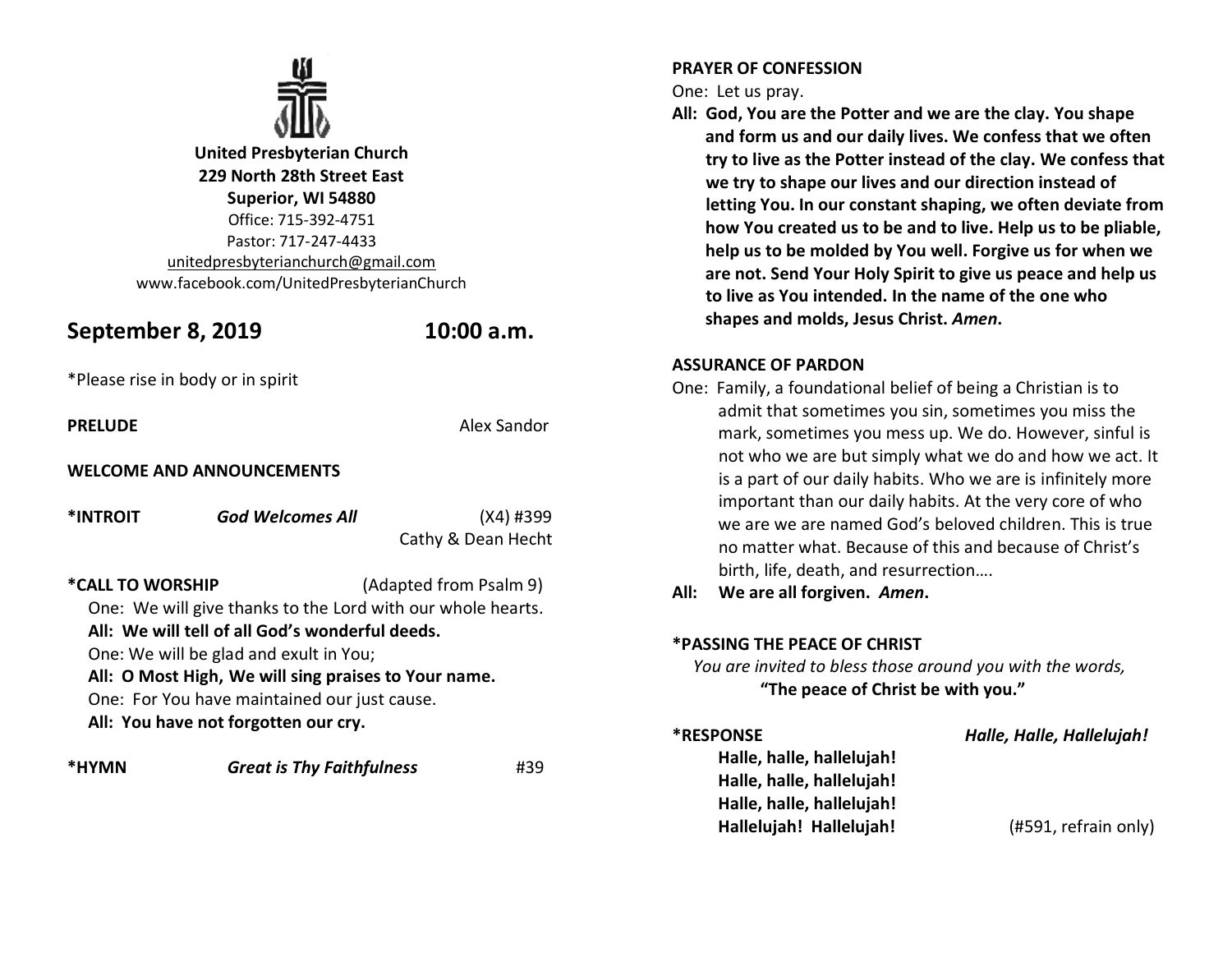| <b>TIME WITH CHILDREN</b>                                                                                                                                                                                                                                                                                                       |                                                    | Christy Willmore                            |                                                     | <b>TIME FOR PRAYER</b>                                         |                                                   |               |
|---------------------------------------------------------------------------------------------------------------------------------------------------------------------------------------------------------------------------------------------------------------------------------------------------------------------------------|----------------------------------------------------|---------------------------------------------|-----------------------------------------------------|----------------------------------------------------------------|---------------------------------------------------|---------------|
|                                                                                                                                                                                                                                                                                                                                 |                                                    |                                             | <b>PRAYERS TO BE SHARED</b><br><b>SILENT PRAYER</b> |                                                                |                                                   |               |
| Prayer cards may be given to an usher to be brought forward.                                                                                                                                                                                                                                                                    |                                                    |                                             |                                                     | <b>PASTORAL PRAYER</b>                                         |                                                   |               |
| <b>SCRIPTURE READINGS</b><br>Joan Johnson                                                                                                                                                                                                                                                                                       |                                                    |                                             | <b>LORD'S PRAYER</b>                                |                                                                |                                                   |               |
| <b>Psalms Reading</b>                                                                                                                                                                                                                                                                                                           |                                                    | Psalm 139:1-6, 13-18                        |                                                     | All: Our Father, who art in heaven, hallowed be thy            |                                                   |               |
| <b>Old Testament Reading</b>                                                                                                                                                                                                                                                                                                    |                                                    | Jeremiah 18:1-11                            |                                                     | name. Thy kingdom come. Thy will be done,                      |                                                   |               |
|                                                                                                                                                                                                                                                                                                                                 |                                                    |                                             |                                                     |                                                                | on earth as it is in heaven. Give us this day our |               |
| <b>SERMON</b>                                                                                                                                                                                                                                                                                                                   |                                                    | "Being Shaped: As a Person and As a People" |                                                     | daily bread, and forgive us our debts as we                    |                                                   |               |
|                                                                                                                                                                                                                                                                                                                                 |                                                    | Rev. Brett Foote                            |                                                     | forgive our debtors. And lead us not into                      |                                                   |               |
|                                                                                                                                                                                                                                                                                                                                 |                                                    |                                             |                                                     |                                                                | temptation, but deliver us from evil. For thine   |               |
| *HYMN                                                                                                                                                                                                                                                                                                                           | <b>God the Sculptor of the Mountains</b>           |                                             | #5                                                  |                                                                | is the kingdom, and the power and the glory,      |               |
|                                                                                                                                                                                                                                                                                                                                 |                                                    |                                             |                                                     |                                                                | forever. Amen.                                    |               |
| <b>OFFERING</b>                                                                                                                                                                                                                                                                                                                 |                                                    |                                             |                                                     |                                                                |                                                   |               |
|                                                                                                                                                                                                                                                                                                                                 | <b>MOMENT FOR MISSION</b>                          |                                             |                                                     | <i><b>*CLOSING HYMN</b></i>                                    | <b>From the Nets of Our Labors</b>                | #751          |
| Alex Sandor<br><b>OFFERTORY</b>                                                                                                                                                                                                                                                                                                 |                                                    |                                             |                                                     |                                                                |                                                   | (Vs. 1, 3, 6) |
| *OFFERING HYMN                                                                                                                                                                                                                                                                                                                  |                                                    |                                             |                                                     |                                                                |                                                   |               |
| Praise God from whom all blessings flow;                                                                                                                                                                                                                                                                                        |                                                    |                                             |                                                     | *BENEDICTION                                                   |                                                   |               |
| Praise God all creatures, here below.                                                                                                                                                                                                                                                                                           |                                                    |                                             |                                                     | <b>*POSTLUDE</b>                                               |                                                   | Alex Sandor   |
| Praise God above, ye heavenly host;<br>Creator, Christ and Holy Ghost. Amen.                                                                                                                                                                                                                                                    |                                                    |                                             |                                                     |                                                                |                                                   |               |
| *PRAYER                                                                                                                                                                                                                                                                                                                         |                                                    |                                             |                                                     |                                                                |                                                   |               |
| One: Let us bless these gifts.                                                                                                                                                                                                                                                                                                  |                                                    |                                             |                                                     | Children are welcome to use the nursery or the area in back of |                                                   |               |
| All: Great provider, You have provided for us so that                                                                                                                                                                                                                                                                           |                                                    |                                             |                                                     | the sanctuary during worship. Your assistance in cleaning up   |                                                   |               |
| these tithes and offerings may be received. Thank                                                                                                                                                                                                                                                                               |                                                    |                                             |                                                     | and putting away toys and activities is greatly appreciated.   |                                                   |               |
| You for these gifts, and thank You for all who give.<br>Monetarily, through service, by prayer, and other<br>ways. We thank You. Help us to use these gifts to<br>make Your kingdom a reality on this earth as it is in<br>heaven. Help us to respond to problems both here<br>in the Twin Ports, and afar. Help us to care for |                                                    |                                             |                                                     |                                                                |                                                   |               |
|                                                                                                                                                                                                                                                                                                                                 |                                                    |                                             |                                                     |                                                                |                                                   |               |
|                                                                                                                                                                                                                                                                                                                                 |                                                    |                                             |                                                     |                                                                |                                                   |               |
|                                                                                                                                                                                                                                                                                                                                 |                                                    |                                             |                                                     |                                                                |                                                   |               |
|                                                                                                                                                                                                                                                                                                                                 |                                                    |                                             |                                                     |                                                                |                                                   |               |
|                                                                                                                                                                                                                                                                                                                                 |                                                    |                                             |                                                     |                                                                |                                                   |               |
|                                                                                                                                                                                                                                                                                                                                 | those in the path of disasters. In the name of the |                                             |                                                     |                                                                |                                                   |               |
| Holy Trinity, Amen.                                                                                                                                                                                                                                                                                                             |                                                    |                                             |                                                     |                                                                |                                                   |               |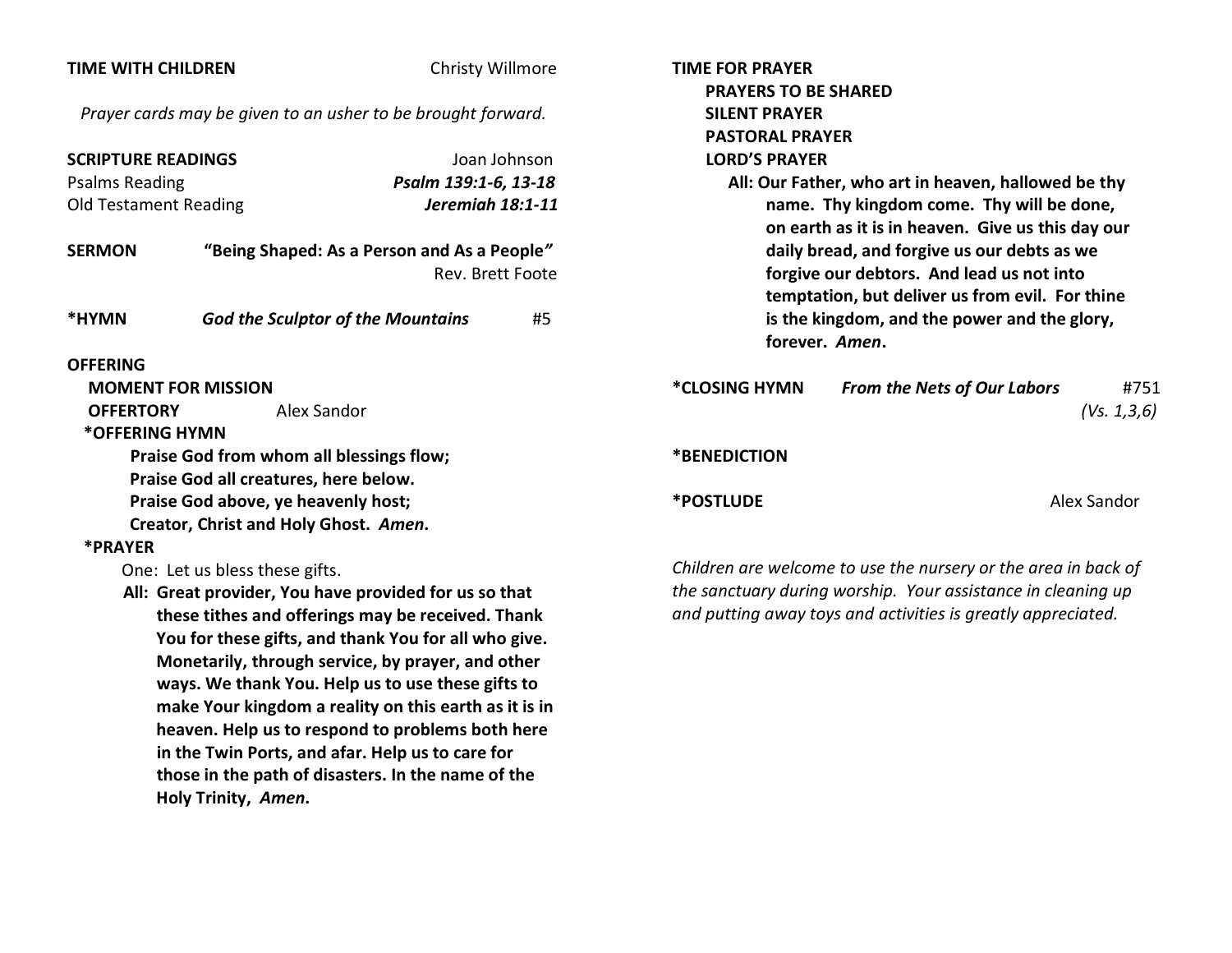#### **PSALM READING** *Psalm 139:1-6, 13-18*

To the leader. Of David. A Psalm. O Lord, you have searched me and known me. You know when I sit down and when I rise up; you discern my thoughts from far away. You search out my path and my lying down, and are acquainted with all my ways. Even before a word is on my tongue, O Lord, you know it completely. You hem me in, behind and before, and lay your hand upon me. Such knowledge is too wonderful for me; it is so high that I cannot attain it. For it was you who formed my inward parts; you knit me together in my mother's womb. I praise you, for I am fearfully and wonderfully made. Wonderful are your works; that I know very well. My frame was not hidden from you, when I was being made in secret, intricately woven in the depths of the earth. Your eyes beheld my unformed substance. In your book were written all the days that were formed for me, when none of them as yet existed. How weighty to me are your thoughts, O God! How vast is the sum of them! I try to count them—they are more than the sand; I come to the end—I am still with you.

#### **OLD TESTAMENT READING** *Jeremiah 18:1-11*

The word that came to Jeremiah from the Lord: 'Come, go down to the potter's house, and there I will let you hear my words.' So I went down to the potter's house, and there he was working at his wheel. The vessel he was making of clay was spoiled in the potter's hand, and he reworked it into another vessel, as seemed good to him.

Then the word of the Lord came to me: Can I not do with you, O house of Israel, just as this potter has done? says the Lord. Just like the clay in the potter's hand, so are you in my hand, O house of Israel. At one moment I may declare concerning a nation or a kingdom, that I will pluck up and break down and destroy it, but if that nation, concerning which I have spoken, turns from its evil, I will change my mind about the disaster that I intended to bring on it. And at another moment I may declare concerning a nation or a kingdom that I will build and plant it, but if it does evil in my sight, not listening to my voice, then I will change my mind about the good that I had intended to do to it. Now, therefore, say to the people of Judah and the inhabitants of Jerusalem: Thus says the Lord: Look, I am a potter shaping evil against you and devising a plan against you. Turn now, all of you from your evil way, and amend your ways and your doings.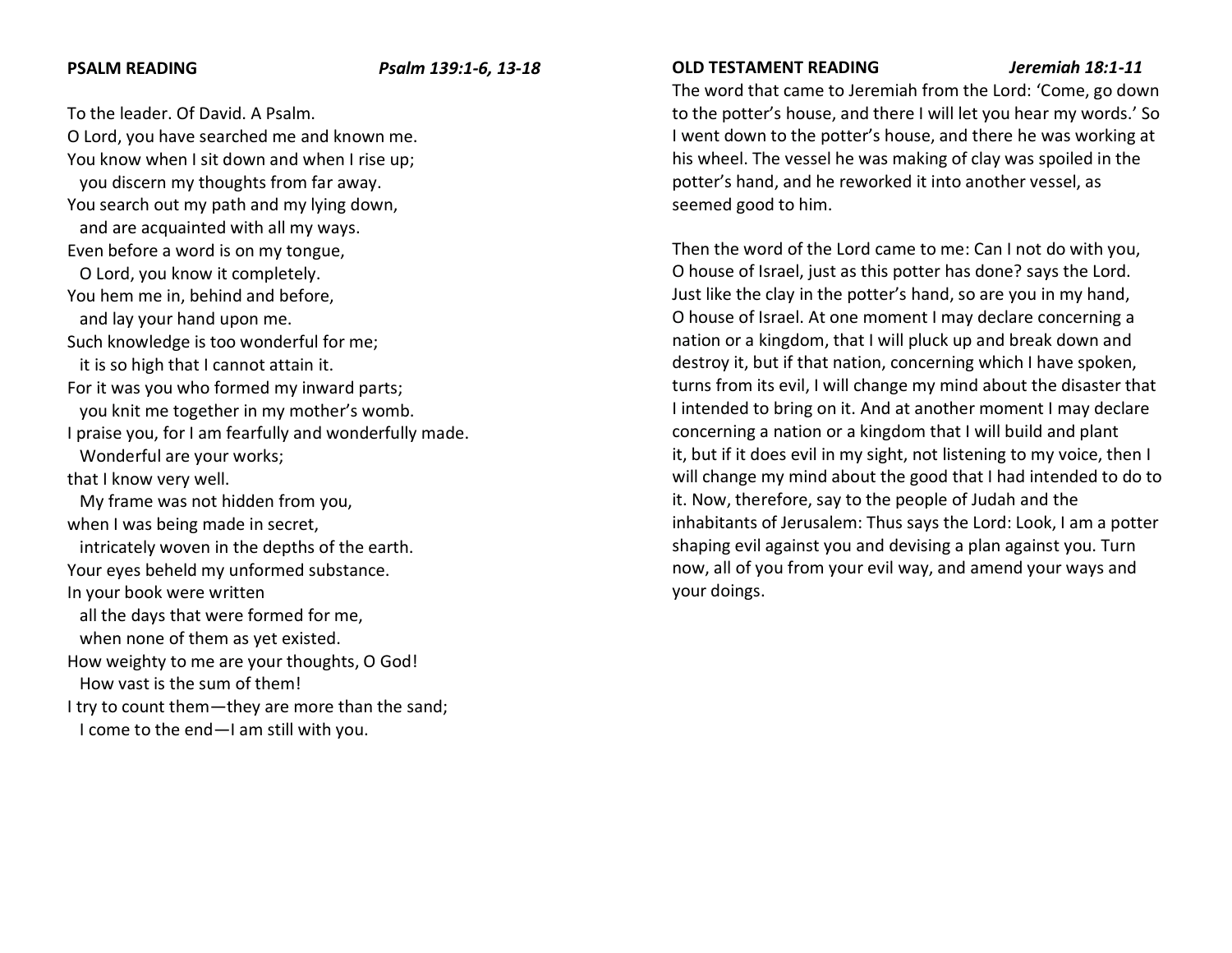# **United Presbyterian Church Weekly Calendar**

**SUNDAY 9/8 9:00 a.m. Choir Rehearsal 10:00 a.m. Worship 11:00 a.m. Fellowship and Outreach Meeting**

MONDAY 9/9 **5:15 p.m. Handbell Rehearsal**

Happy Birthday – Trevor D

TUESDAY 9/10 **4:00 p.m. Mission Committee Meeting**

WEDNESDAY 9/11

**9:00 a.m. Adult Bible Study Begins** 4:00 – 6:00 p.m. CSA Pick-up

 $\overline{\phantom{a}}$ 

Happy Birthday – Willem M

THURSDAY 9/12 **10:30 a.m. Quilting Group**

FRIDAY 9/13

Happy Birthday – Darrel G

SATURDAY 9/14 **Fall Kickoff Weekend 12:30 p.m. Children, Youth & Family Community Outreach 4:30 p.m. Picnic & Games at the Willmore House**

 Happy Birthday-Roy F Jan P

# **ANNOUNCEMENTS**

#### **MEETINGS THIS WEEK**

| <b>Fellowship &amp; Outreach</b> | Sunday, September 8 at 11:00 a.m.    |  |  |  |
|----------------------------------|--------------------------------------|--|--|--|
| <b>Mission Committee</b>         | Tuesday, September 10 at 4:00 p.m.   |  |  |  |
| <b>Adult Bible Study</b>         | Wednesday, September 11 at 9:00 a.m. |  |  |  |
| <b>Quilting Group</b>            | Thursday, September 12 at 10:30 a.m. |  |  |  |

#### **ADULT BIBLE STUDY**

The title of this year's study is Love Carved in Stone: A Fresh Look at the Ten Commandments by Euginia Anne Gamble. This month's classes will be on **Wednesday, September 11 at 9:00 a.m.** (note the change in date and time for beginning class) and on **Monday, September 23 at 6:30 p.m.** Classes will be held on the second Wednesday at 9:00 a.m. and the fourth Monday at 6:30 p.m. of each month. Material costs are \$10. Contact Jan Letsos to order your materials or for more information at 715-394-6009.

### **CHILDREN, YOUTH & FAMILY FALL KICKOFF**

**Community Outreach Opportunity at Ruth House's new location!** Come help revitalize Ruth House's new space for the Children, Youth, and Family Fall kick-off at 632 Grand Avenue, Superior on **Saturday, September 14 at 12:30 p.m.** All ages are welcome to participate. Later in the day, there will be a **picnic with yard games at the Willmore's House** located at 203 East 4th street, Superior, **beginning at 4:30 p.m**. Contact Christy Willmore at cwillmore.upc@gmail.com for more information.

### **INSTALLATION OF PASTOR FOOTE**

An Installation Service for Pastor Brett Foote will be here at United Presbyterian on **Sunday, September 15 at 6:00 p.m.** The whole congregation and Presbytery are invited and encouraged to come. A dinner in the fellowship hall will follow the service.